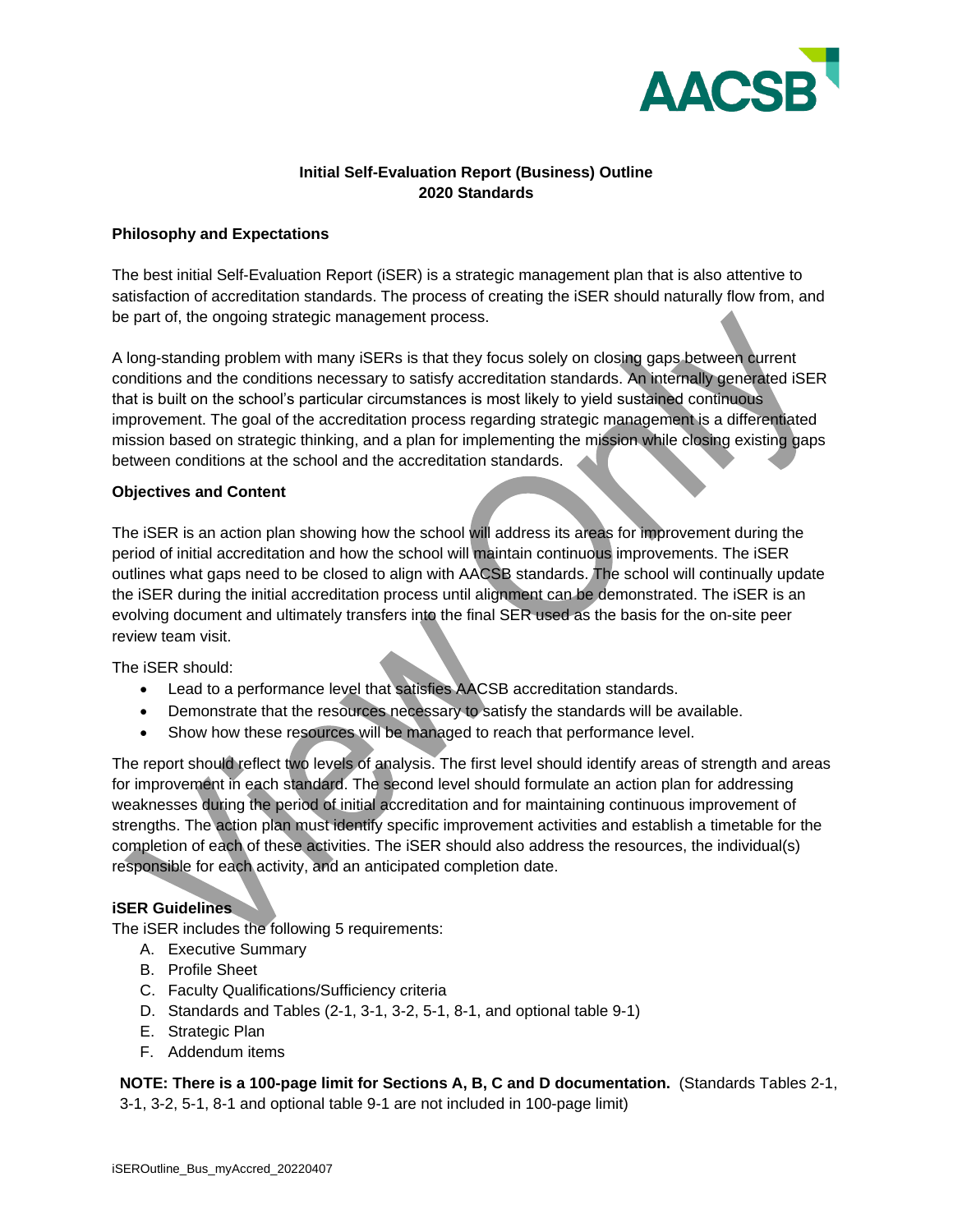## **A. Executive Summary**

The IAC requires you prepare and submit a three to five-page Executive Summary.

The Executive Summary should include:

- 1. A one paragraph to one-page statement and written description of your mission and objectives;
- 2. Written descriptions of the processes that support achievement, the outcomes and measurements associated with those processes, and how the processes and objectives may have changed as a result of your efforts;
- 3. Describe the most significant strategies and outcomes related to Engagement, Innovation, and Impact. Examples should include the outcomes linked to the mission and strategic plan.
- 4. Provide a description of the school's strategy around diversity and inclusion and how the school seeks to represent diverse people and ideas in the life of the school.
- 5. A written summary of self-assessed strengths and weaknesses as they relate to AACSB's standards and the achievement of specific objectives;
- 6. How your strategic plan relates to your mission development activities; and,
- 7. A written section listing up to five effective practices, which are unique or inherent to the success of your operations.

Provide the executive summary as a PDF upload in myAccreditation.

## **B. Profile Sheet**

In addition to the iSER, the school needs to prepare and submit a profile sheet. The IAC uses the profile sheet as a brief overview and reference document in their review.

The template for the profile sheet is located on our website

Provide the profile sheet as a PDF upload in myAccreditation.

### **C. Faculty Qualifications/Sufficiency criteria**

Please provide the criteria the business school uses to define Participating and Supporting faculty, as well as Scholarly Academics (SA), Scholarly Practitioners (SP), Practice Academics (PA), and Instructional Practitioners (IP).

Provide the criteria as a PDF upload in myAccreditation

### **D. Standards and Tables**

A separate upload is required for each standard. Please review the definitions, basis for judgment, and suggested documentation listed for each standard in myAccreditation.

*While each standard is a separate upload, the iSER should be viewed as a single document that serves to tell the school's story with respect to standards alignment.*

The upload for each standard must begin with the table below and is followed by the supporting documentation.

| Standard number: (Example  |  |
|----------------------------|--|
| 1, 2, 3                    |  |
| Alignment with Standard    |  |
| (Yes/No):                  |  |
| Response:                  |  |
| Actions to be implemented: |  |